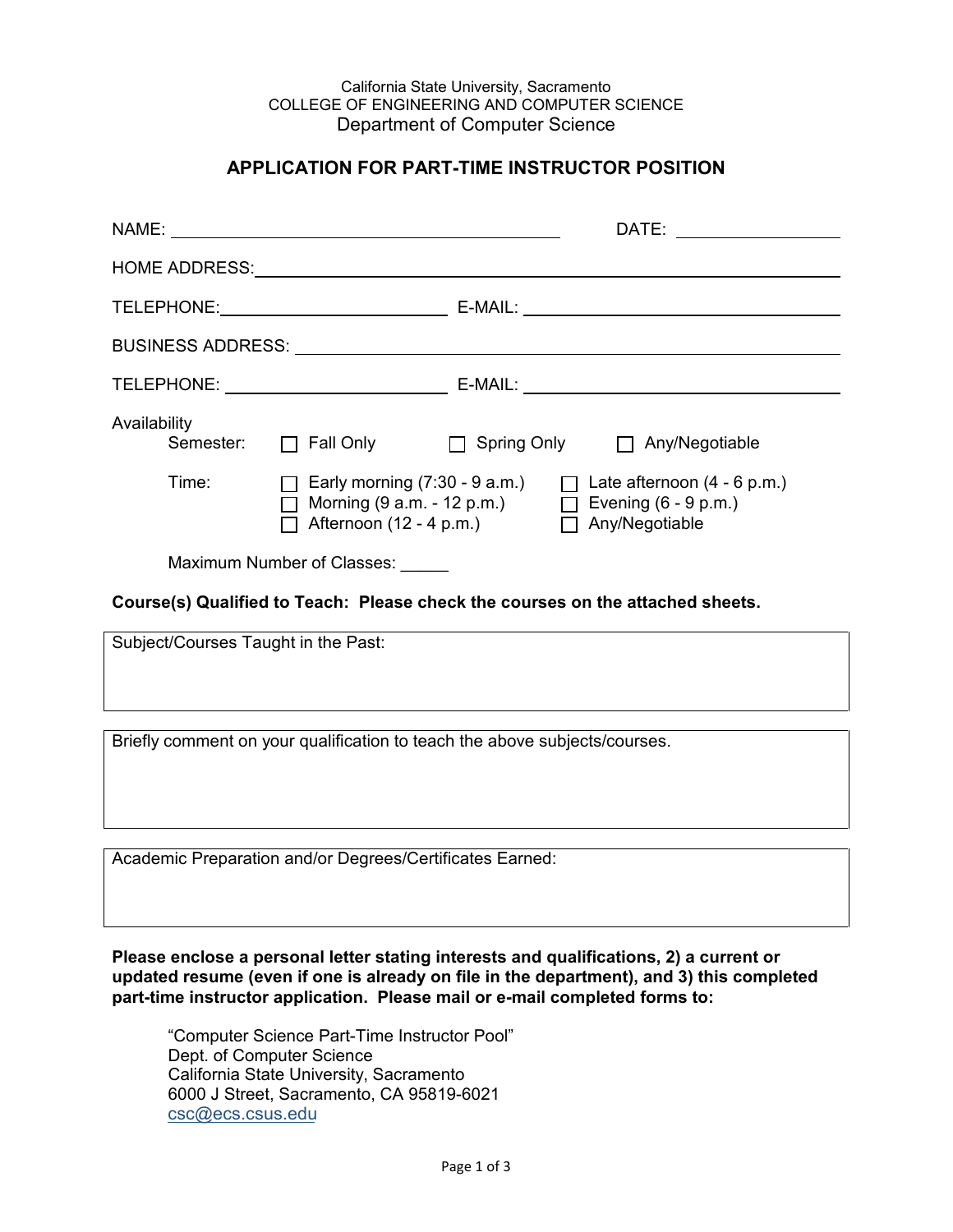## **COURSE OFFERINGS Computer Science Courses**

# **Undergraduate**

| CSC 1 – Introduction to Computer Science (3 units)                 |
|--------------------------------------------------------------------|
| CSC 8 – Introduction to Internet Technologies (3 units)            |
| CSC 10 – Introduction to Programming Logic (3 units)               |
| CSC 15 - Programming Concepts and Methodology I<br>(3 units)       |
| CSC 20 - Programming Concepts and Methodology II (3 units)         |
| CSC 21 - First Year Seminar: Becoming an Educated Person (3 units) |
| CSC 25 – Introduction to C Programming (3 units)                   |
| CSC 28 - Discrete Structures for Computer Science (3 units)        |
| CSC 35 - Introduction to Computer Architecture (3 units)           |
| CSC 60 - Introduction to Systems Programming in UNIX (3 units)     |
| CSC 115 - Internet Security (3 units)                              |
| CSC 116 – Cyber Forensics (3 units)                                |
| CSC 126 - 3D Computer Modeling (3 units)                           |
| CSC 127 - 3D Computer Animation (3 units)                          |
| CSC 130 – Data Structures and Algorithm Analysis (3 units)         |
| CSC 131 - Computer Software Engineering (3 units)                  |
| CSC 133 - Object-Oriented Computer Graphics Programming (3 units)  |
| CSC 134 - Database Management Systems (3 units)                    |
| CSC 135 – Computing Theory and Programming Languages (3 units)     |
| CSC 137 – Computer Organization (3 units)                          |
| CSC 138 – Computer Networks and Internets (3 units)                |
| CSC 139 - Operating System Principles (3 units)                    |
| CSC 140 - Advanced Algorithm Design and Analysis (3 units)         |
| CSC 142 – Advanced Computer Organization (3 units)                 |
| CSC 148 – Modeling and Experimental Design (3 units)               |
| CSC 151- Compiler Construction (3 units)                           |
| CSC 152 – Cryptography (3 units)                                   |
| CSC 153 – Computer Forensics Principles and Practices (3 units)    |
| CSC 154 – Computer System Attacks and Countermeasures (3 units)    |
| CSC 155 - Advanced Computer Graphics (3 units)                     |
| CSC 159 - Operating System Pragmatics (3 units)                    |
| CSC 165 – Computer Game Architecture and Implementation (3 units)  |
| CSC 170 – Software Requirements and Specification (3 units)        |
| CSC 171 - Software Engineering Project Management (3 units)        |
| CSC 174 - Advanced Database Management Systems                     |
| CSC 177 – Data Warehousing and Data Mining (3 units)               |
| CSC 179 - Software Testing and Quality Assurance (3 units)         |
| CSC 180 - Intelligent Systems                                      |

Course descriptions are available on-line at:<http://catalog.csus.edu/courses-a-z/csc/>